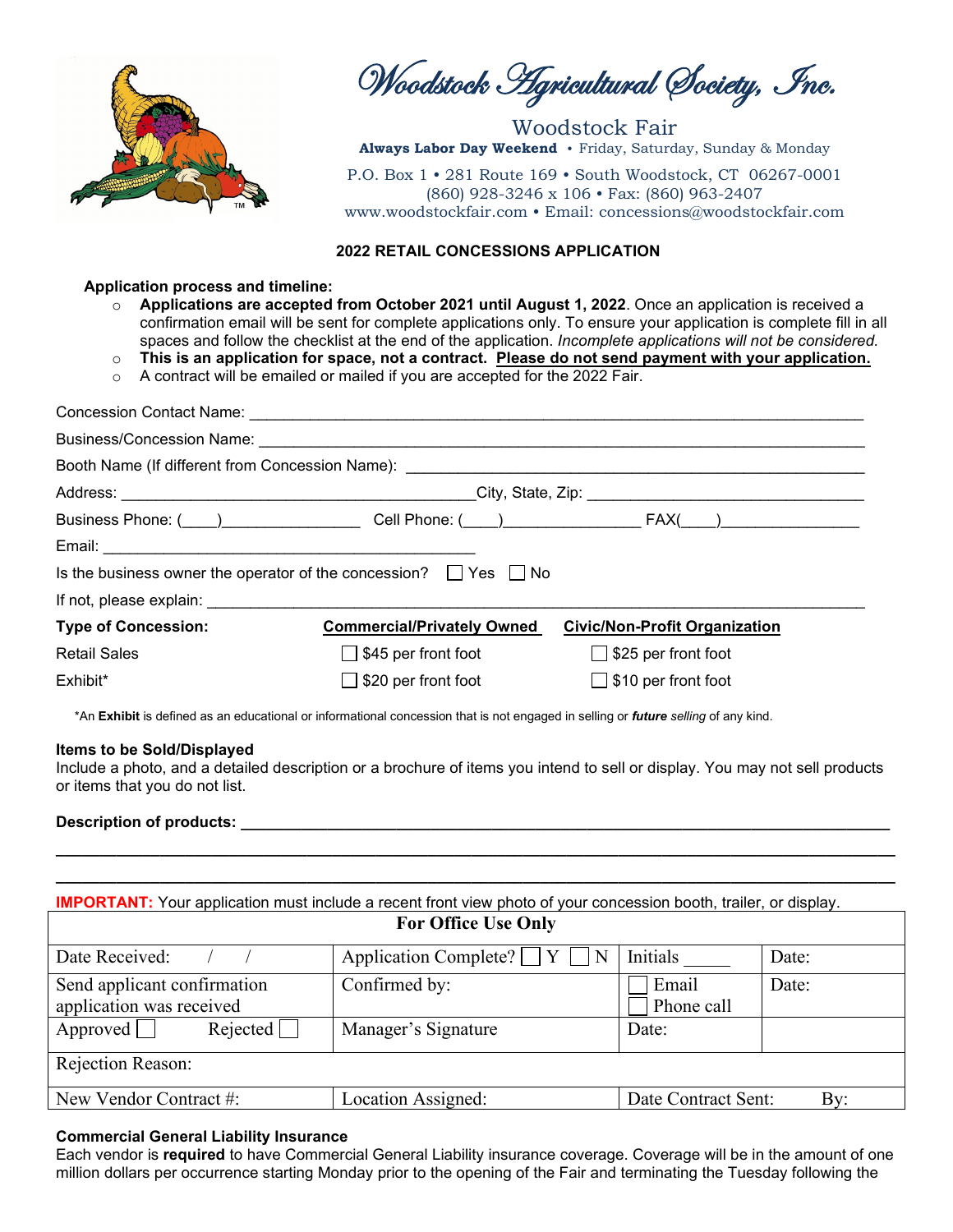# 2022 RETAIL CONCESSIONS APPLICATION

close of the Fair. Vendors who have their own policy with coverage equal or greater than one million dollars may use their own policy. The Woodstock Agricultural Society, Inc. **must be listed as an additional insured** on the policy and the dates of coverage must start the Monday prior to the Fair and end the Tuesday after the Fair. **A copy of the insurance rider is required prior to contract execution.**

Vendors may purchase a policy through the Woodstock Agricultural Society, Inc. The cost of the policy is \$80 for first location and \$33 for each additional location under the same concessionaire's name.

# **Tax Registration Number** CT Tax Registration #:

Each Lessee must have a valid tax number from the State of Connecticut, Department of Revenue Services. If you have any questions concerning sales tax or obtaining a tax number, contact the Department of Revenue Services, Taxpayer Services, 25 Sigourney Street, Hartford, CT 06106. Phone: 860-297-5962 (within CT), 1-800-382-9463 (outside CT) or online at www.ct.gov/drs.

# **Rental Space Requirements**

**Frontage space** is sold in 5' increments with a 10' minimum. Please include **all space** required for trailer hitches, open awnings, and serving areas. Depth of space varies by location. Most spaces are 10' to 20' in depth. Vendors requiring more than 20' in depth will be subject to additional charges.

| Front footage required:                                                                                                                                                                          | Back  |
|--------------------------------------------------------------------------------------------------------------------------------------------------------------------------------------------------|-------|
| Minimum depth required:                                                                                                                                                                          |       |
| What type of set up do you have?                                                                                                                                                                 |       |
| <b>Table Display</b><br>∣ Tent<br>l Trailer                                                                                                                                                      |       |
| How do you prefer to park your trailer?                                                                                                                                                          |       |
| $\Box$ Back in<br>  Parallel<br>Pull through                                                                                                                                                     |       |
| Do you require a water hook up? $\Box$ YES<br>$\overline{N}$                                                                                                                                     |       |
| <b>Required:</b> Please draw a diagram showing your basic<br>setup for your requested space in the box to the right. This<br>information is useful when determining the placement of<br>vendors. |       |
|                                                                                                                                                                                                  | Front |

## **Preferred Locations**

An additional fee of \$100.00 will be added to the contract charges for **all** corner lots.

If available, are you interested in a corner lot? **Fig. 2018 NO** 

Do you wish to be excluded from a corner lot? *YES NO* 

# **Stock Truck**

| Stock trucks are not allowed on the Woodstock Fairgrounds except by explicit permission of the Concessions Manager.                                                                                                |                                                   |  |  |  |  |
|--------------------------------------------------------------------------------------------------------------------------------------------------------------------------------------------------------------------|---------------------------------------------------|--|--|--|--|
| First priority for stock truck placement, if available, is given to food vendors. To maintain the aesthetic quality of our Fair,                                                                                   |                                                   |  |  |  |  |
| most stock trucks are required to be kept in off-site parking areas (fees may apply). Electrical service, which is rarely                                                                                          |                                                   |  |  |  |  |
| available, would be at an additional cost.                                                                                                                                                                         |                                                   |  |  |  |  |
| $\Box$ No Stock Truck                                                                                                                                                                                              | I have a stock truck- PERMIT APPLICATION REQUIRED |  |  |  |  |
| <b>Electrical Requirement</b><br>All vendors are charged a \$65 base electrical fee; one single phase 115v-20amp outlet is included.<br>My concession requires (write the quantity required, i.e. 2- 208v-30 amp): |                                                   |  |  |  |  |
| Type of connection required: $\Box$ Plug in                                                                                                                                                                        | $\Box$ Direct wiring                              |  |  |  |  |
| Additional 20amp outlets (\$50/each)                                                                                                                                                                               | 208v-30amp (\$60)                                 |  |  |  |  |
| 208v-40amp (\$80)                                                                                                                                                                                                  | 208v-50amp (\$105)                                |  |  |  |  |
| 208v-60amp (\$135)                                                                                                                                                                                                 | 208v-70 amp (\$170)                               |  |  |  |  |
| 208v-100amp (\$180)                                                                                                                                                                                                | Three phase power * (*Subject to availability and |  |  |  |  |

*additional charge).*

## **Site Information and Options (Please check one):**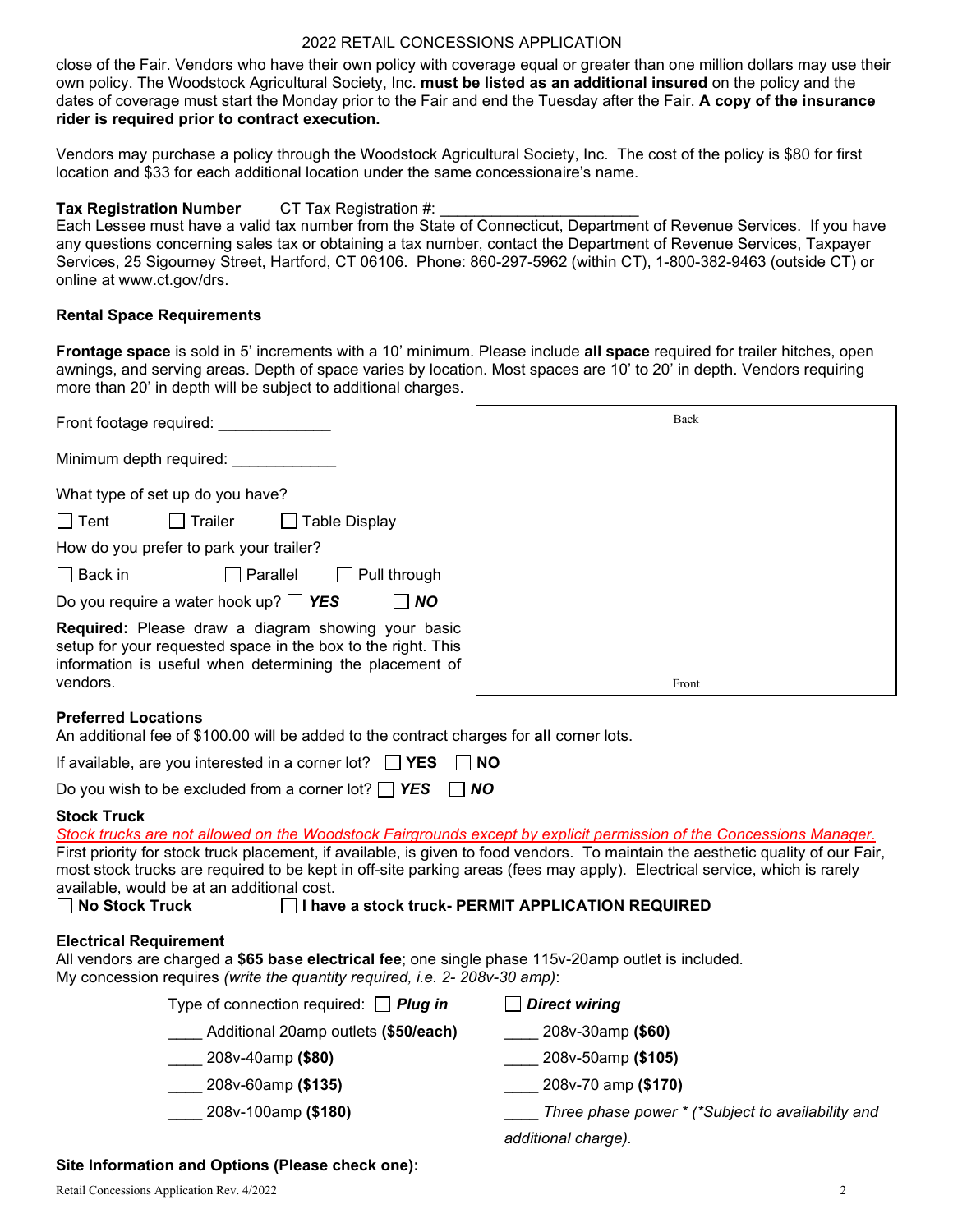# 2022 RETAIL CONCESSIONS APPLICATION

Will provide own tent. Tent must be clean, sturdy and conform to all fire codes. Size: \_\_\_\_\_\_\_\_\_\_\_ The Woodstock Agricultural Society, Inc. will not accept delivery of any tents other than those rented through the Concessions Department. Vendor is responsible for securely anchoring tent.

|       |                | Will rent an individual tent from the Woodstock Fair. See Rental Rate sheet for pricing. |
|-------|----------------|------------------------------------------------------------------------------------------|
| Size: | Special Notes: |                                                                                          |

**Additional fees:** All rentals may be subject to additional fees not listed here. Any additional fees will appear on the final contract.

## **Additional Information** (optional)

*\_\_\_\_\_\_\_\_\_\_\_\_\_\_\_\_\_\_\_\_\_\_\_\_\_\_\_\_\_\_\_\_\_\_\_\_\_\_\_\_\_\_\_\_\_\_\_\_\_\_\_\_\_\_\_\_\_\_\_\_\_\_\_\_\_\_\_\_\_\_\_\_\_\_\_\_\_\_\_\_\_\_\_\_\_\_\_\_\_\_*

*\_\_\_\_\_\_\_\_\_\_\_\_\_\_\_\_\_\_\_\_\_\_\_\_\_\_\_\_\_\_\_\_\_\_\_\_\_\_\_\_\_\_\_\_\_\_\_\_\_\_\_\_\_\_\_\_\_\_\_\_\_\_\_\_\_\_\_\_\_\_\_\_\_\_\_\_\_\_\_\_\_\_\_\_\_\_\_\_\_\_*

*\_\_\_\_\_\_\_\_\_\_\_\_\_\_\_\_\_\_\_\_\_\_\_\_\_\_\_\_\_\_\_\_\_\_\_\_\_\_\_\_\_\_\_\_\_\_\_\_\_\_\_\_\_\_\_\_\_\_\_\_\_\_\_\_\_\_\_\_\_\_\_\_\_\_\_\_\_\_\_\_\_\_\_\_\_\_\_\_\_\_*

*\_\_\_\_\_\_\_\_\_\_\_\_\_\_\_\_\_\_\_\_\_\_\_\_\_\_\_\_\_\_\_\_\_\_\_\_\_\_\_\_\_\_\_\_\_\_\_\_\_\_\_\_\_\_\_\_\_\_\_\_\_\_\_\_\_\_\_\_\_\_\_\_\_\_\_\_\_\_\_\_\_\_\_\_\_\_\_\_\_\_*

*\_\_\_\_\_\_\_\_\_\_\_\_\_\_\_\_\_\_\_\_\_\_\_\_\_\_\_\_\_\_\_\_\_\_\_\_\_\_\_\_\_\_\_\_\_\_\_\_\_\_\_\_\_\_\_\_\_\_\_\_\_\_\_\_\_\_\_\_\_\_\_\_\_\_\_\_\_\_\_\_\_\_\_\_\_\_\_\_\_\_*

*\_\_\_\_\_\_\_\_\_\_\_\_\_\_\_\_\_\_\_\_\_\_\_\_\_\_\_\_\_\_\_\_\_\_\_\_\_\_\_\_\_\_\_\_\_\_\_\_\_\_\_\_\_\_\_\_\_\_\_\_\_\_\_\_\_\_\_\_\_\_\_\_\_\_\_\_\_\_\_\_\_\_\_\_\_\_\_\_\_\_*

# *Do you have any comments or additional requirements you would like to mention?*

# **Vendor Self-Check for Application Completeness**

|                          |  |  | $\Box$ All spaces filled in on the application |  |
|--------------------------|--|--|------------------------------------------------|--|
| $\overline{\phantom{0}}$ |  |  |                                                |  |

- $\Box$  Completed diagram of space layout
- Photos of booth attached
- Attached proof of workers compensation

Attached proof of Federal and Connecticut tax IDs

# **Please note: Incomplete applications will not be considered.**